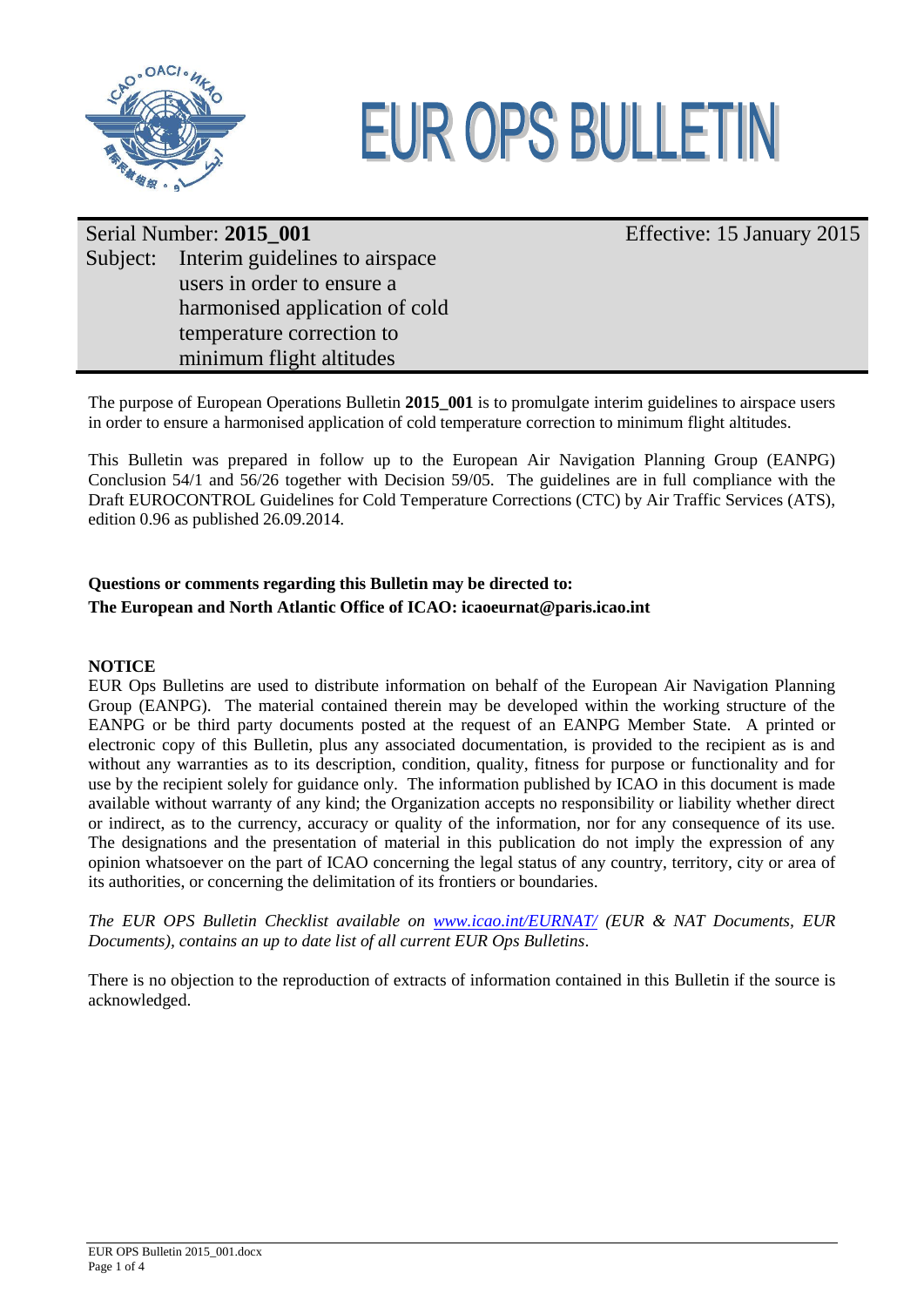#### EUR OPS BULLETIN 2015\_001 - Interim guidelines to airspace users for harmonised application of cold temperature correction to minimum flight altitudes.

The EANPG is concerned that incorrect application of (or failure to apply) the necessary altitude corrections for low temperature – as prescribed in the Procedures for Air Navigation Services (PANS; Doc 4444 PANS-ATM and Doc 8168 PANS-OPS), or their uncoordinated application might lead to either the risk of collision with terrain/obstacles or of loss of separation. While improvements to the current ICAO provisions are discussed, the following guidance is offered for pilots, ATS authorities, air Navigation Service Providers and air traffic controllers.

Barometric altimeters measure the air pressure and are calibrated according to the variation of the pressure with height, as specified for the international standard atmosphere (ISA). In conditions identical to ISA, the indication on the device will indicate the altitude above mean sea level when the reference datum is the local QNH.

It is part of the physics of the atmosphere that in case of a temperature deviation from ISA, the true altitude of a certain pressure value does no longer correspond to the altitude indicated on an altimeter that is calibrated to ISA.



In temperatures below ISA, the density of the air is higher and consequently the pressure values representing flight levels are closer together and the true altitude will be lower than the indicated altitude. Therefore corrections have to be applied to ensure terrain/obstacle clearance when the temperature is below ISA.



Weather patterns create areas of high and low pressure on the surface of the earth. These variations from the pressure expected according to the International Standard Atmosphere are compensated in the vicinity of airports by setting the appropriate pressure value (QNH) on altimeters, so that they show the correct altitude (airport elevation when on the ground; altitude above mean sea level when airborne). Local air pressure and the deviation from ISA need to be taken into account to determine the lowest useable flight level.

ICAO provides in Doc 8168, PANS OPS, Volume I, a number of correction methods that can be used for determining the

necessary altimetry correction to compensate the effect of cold temperature. Two of them are suitable for practical application, while the other two are more complex and normally used in case of calculating climb gradients or when the conditions are extremely different from ISA (temperatures below -50 $^{\circ}$  C).

The practical methods that can be used easily in flight operations are:

- *simple formula (very limited applicability range)*: add 4% of the height for each 10° C below ISA; valid for temperatures above -15°C at the altimeter setting source.
- *table based on a linear approximation formula:* applicable for heights up to 5000 ft above altimeter setting source and temperatures above -50°C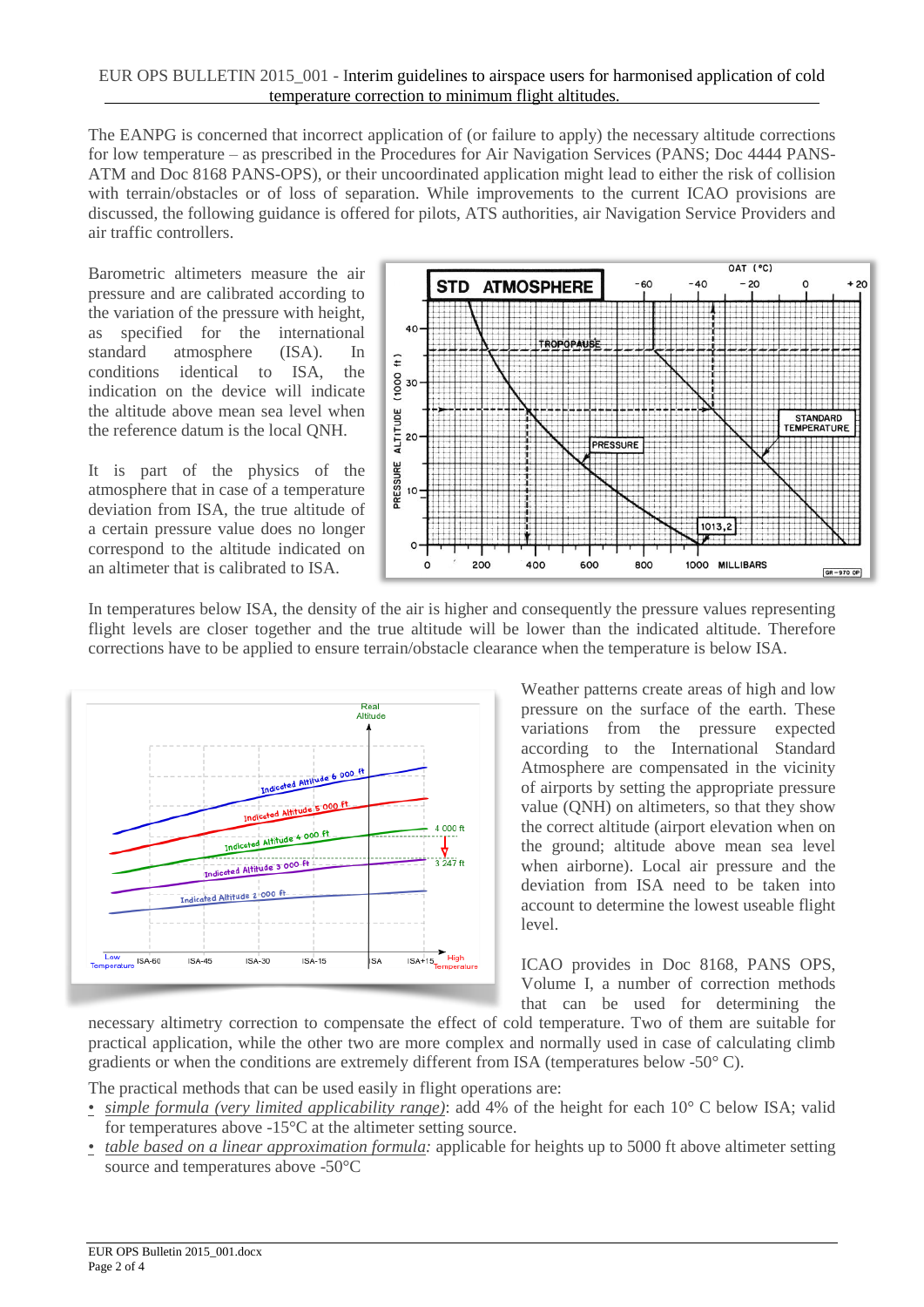### *Who is responsible for altimetry correction?*

Pilots are always responsible to ensure that levels flown (i.e. heights, altitudes, flight levels) are safe with respect to terrain and obstacle clearance. In addition to the pressure and temperature corrections PANS-OPS specifies corrections due to wind effect in mountainous terrain. States have to determine the useable minimum altitudes, including minimum flight levels and minimum vectoring altitudes.



When receiving a level clearance, the flight crew must ascertain that the cleared level will ensure the necessary obstacle clearance, and in case that an altimetry correction must be done, advise ATC that the cleared level cannot be accepted and demand a revised level clearance.



When flying at the minimum altitudes of an instrument approach procedure, or when checking the minimum altitudes along the instrument approach procedure, the flight crew must consider and apply the altimetry corrections, as necessary. It is recommended as best practice to advise ATC of the correction applied during the initial, intermediate and missed approach segments, as such corrections could bring the aircraft into conflict with traffic operating above.

Equally, when flying in uncontrolled airspace, a pilot must apply the necessary altimetry corrections and, when such correction would lead the aircraft into controlled airspace, a pilot shall obtain the necessary clearance from the responsible ATC unit.

There are some specific situations when the flight crew may be unable to determine the aircraft's exact position in respect to terrain/obstacles in the area and consequently the level, which provides the required obstacle clearance.

These situations are those when the aircraft is taken off its flight plan route or a published ATS route or instrument procedure (i.e. ATC issues vectors or direct routing instructions). In such cases, air traffic controllers must issue level instructions such that the prescribed obstacle clearance will exist at all times. It is the responsibility of the ATS authority to provide the controller with minimum altitudes corrected for temperature effect.